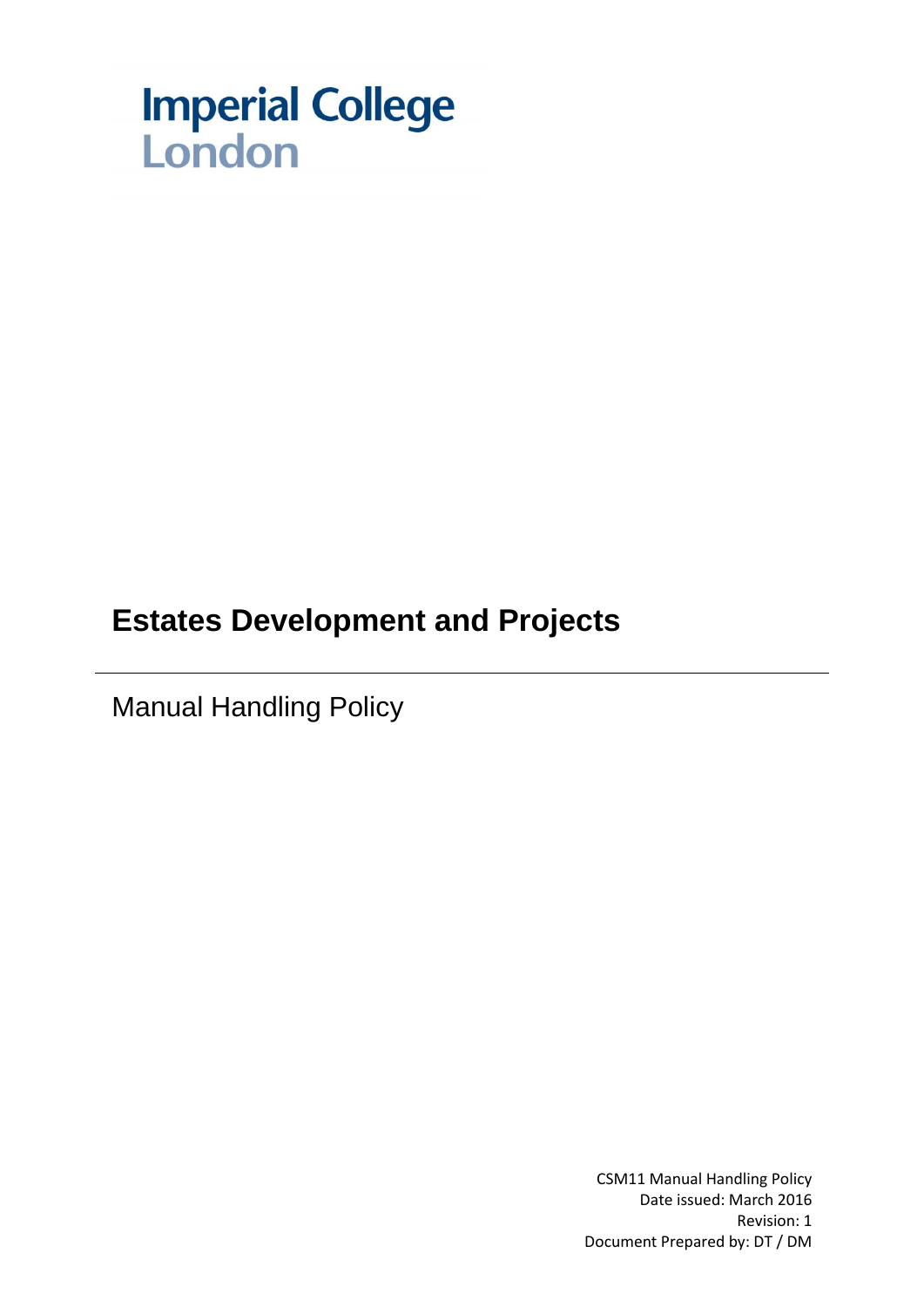The following describes how the Estates Division will discharge its duties under the Manual Handling Operations Regulations 1992 Regulation i.e. to – "reduce the risk associated with manual handling, so far as is reasonably practicable" regarding the transportation of materials to and from Imperial College London construction sites.

Statistics show that manual handling is one of the most common causes of absence through injury in the workplace. More than one-third of lost time accidents are caused in this way at an estimated cost of £130 million per annum. These injuries may often have long-term effects, severely affecting earning potential and subsequently lifestyle and leisure activities for the individuals and their families.

This policy is intended to reduce the risk of manual handling injuries and provide guidance on the measures that could and should be taken, to ensure the safety of individuals transporting materials during construction activities. The intention is to:

- produce a suitable and sufficient risk assessment based on industry best practice.
- identify and provide mechanical handling aids where possible and appropriate to the task.
- planning and developing the work schedules to minimise the requirement for manual handling.
- provide appropriate manual handling training for those employees identified as requiring it.
- Daily Activity Briefing's (DABs) used to identify, assess, discuss and review relevant Risk Assessments and Method Statements (RAMS) with the team undertaking the works to ensure it is adequate for the task.

The term 'manual handling' is used to denote any job or task where human effort is needed to move an object, including lifting, lowering, pushing, pulling, etc.

It is our policy to ensure individuals are not exposed to poor manual handling techniques by eliminating risks where possible, reducing risk levels where elimination is not possible by the use of mechanical aids where appropriate, for example pallet trucks, trollies, etc. An assessment of manual handling activities will be carried out by competent persons. Risks which are identified should be reduced to the lowest level reasonably practicable. The following TILE factors should be considered during the assessment:

- **The Task**
- **The Individual**
- **The Load**
- **The working Environment**

## **Task**

Projects around the campus can bring all sorts of hazards and risks during the unloading and loading of materials around site work areas and from unloading delivery vehicles. Mechanical aids can be used during the unloading process and can include hi-ab vehicles, tail-lifts and moffett truck mounted forklifts.

Once unloaded, the task needs to suitably assessed to ensure the materials to be moved can be moved either mechanically or the need for tools. If operatives are required, then suitable team lifts should be considered and appropriate measures taken with suitable training and supervision.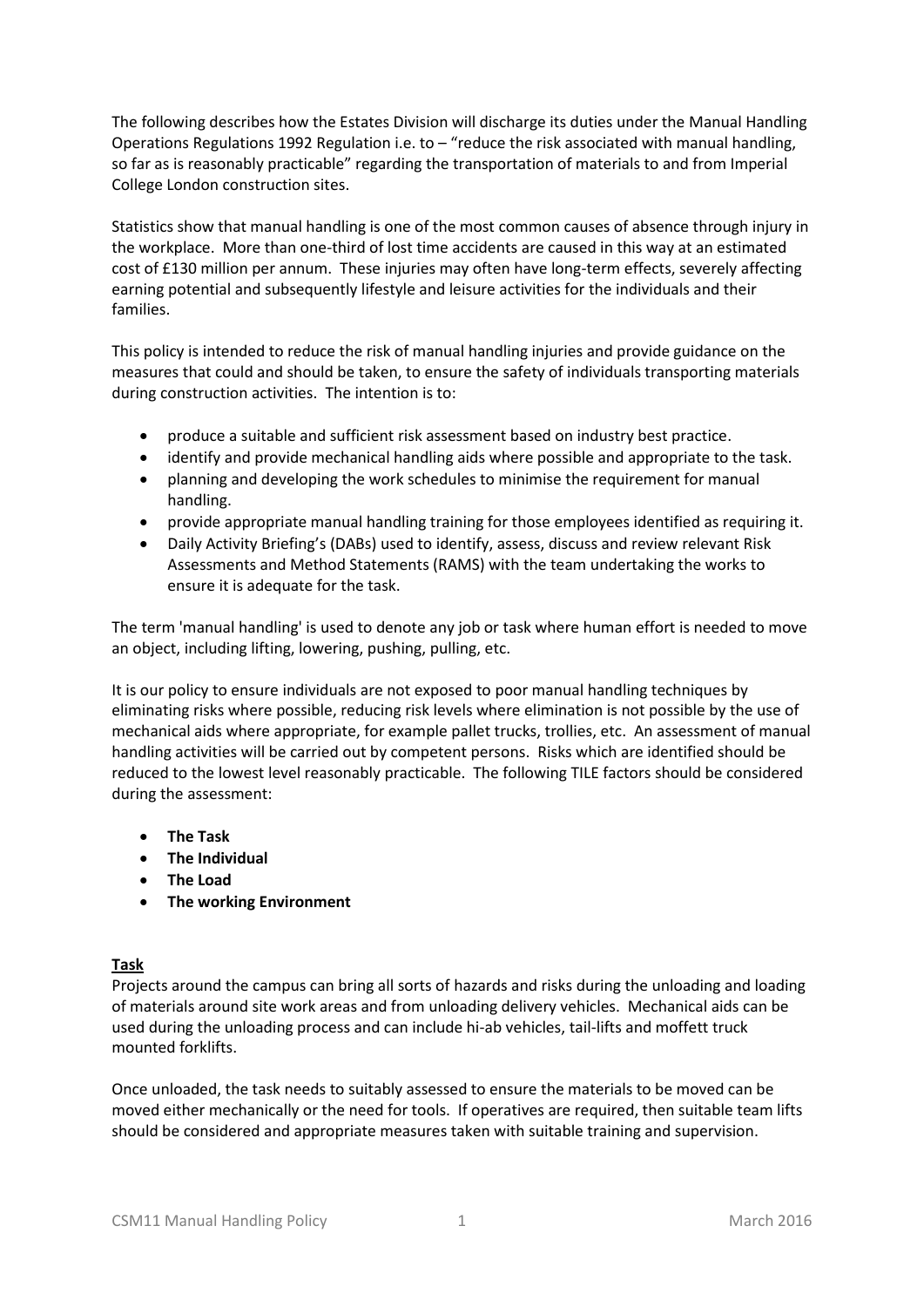The following are examples of construction industry best practice. Imperial College London Estates will want to see evidence of these controls being used on our construction sites where elimination is not possible and manual handling has to be resorted to:

| <b>Good Practice Aids (Materials)</b>                                                                                           | <b>Example Image</b> |
|---------------------------------------------------------------------------------------------------------------------------------|----------------------|
| Trolleys (Pipework, general materials)                                                                                          |                      |
|                                                                                                                                 |                      |
| <b>Wheels (Tubular systems)</b>                                                                                                 |                      |
| Pallet Trucks (Deliveries on pallets,<br>materials moved to pallets for<br>storage). Trucks can be motorised or<br>hand pumped. |                      |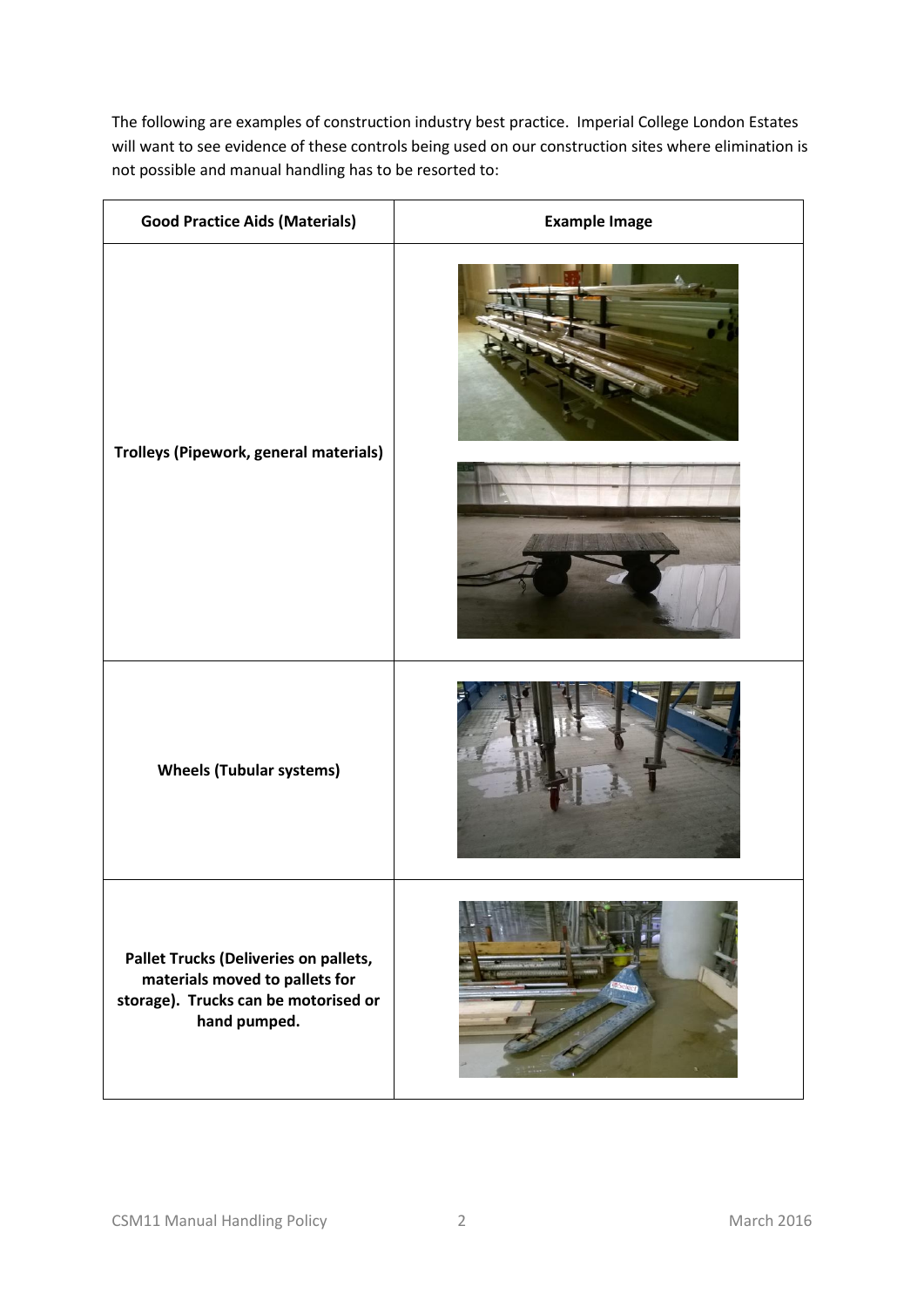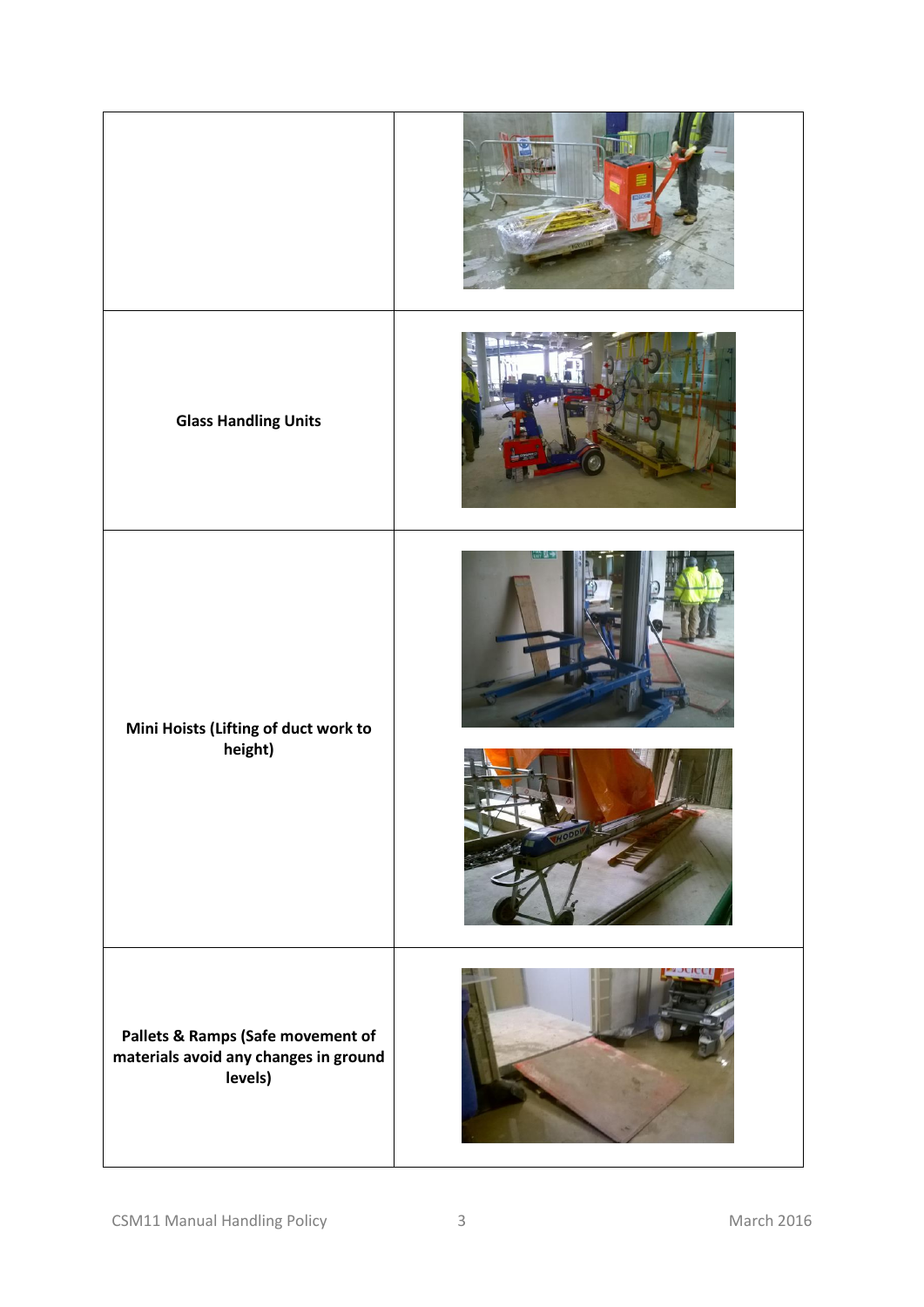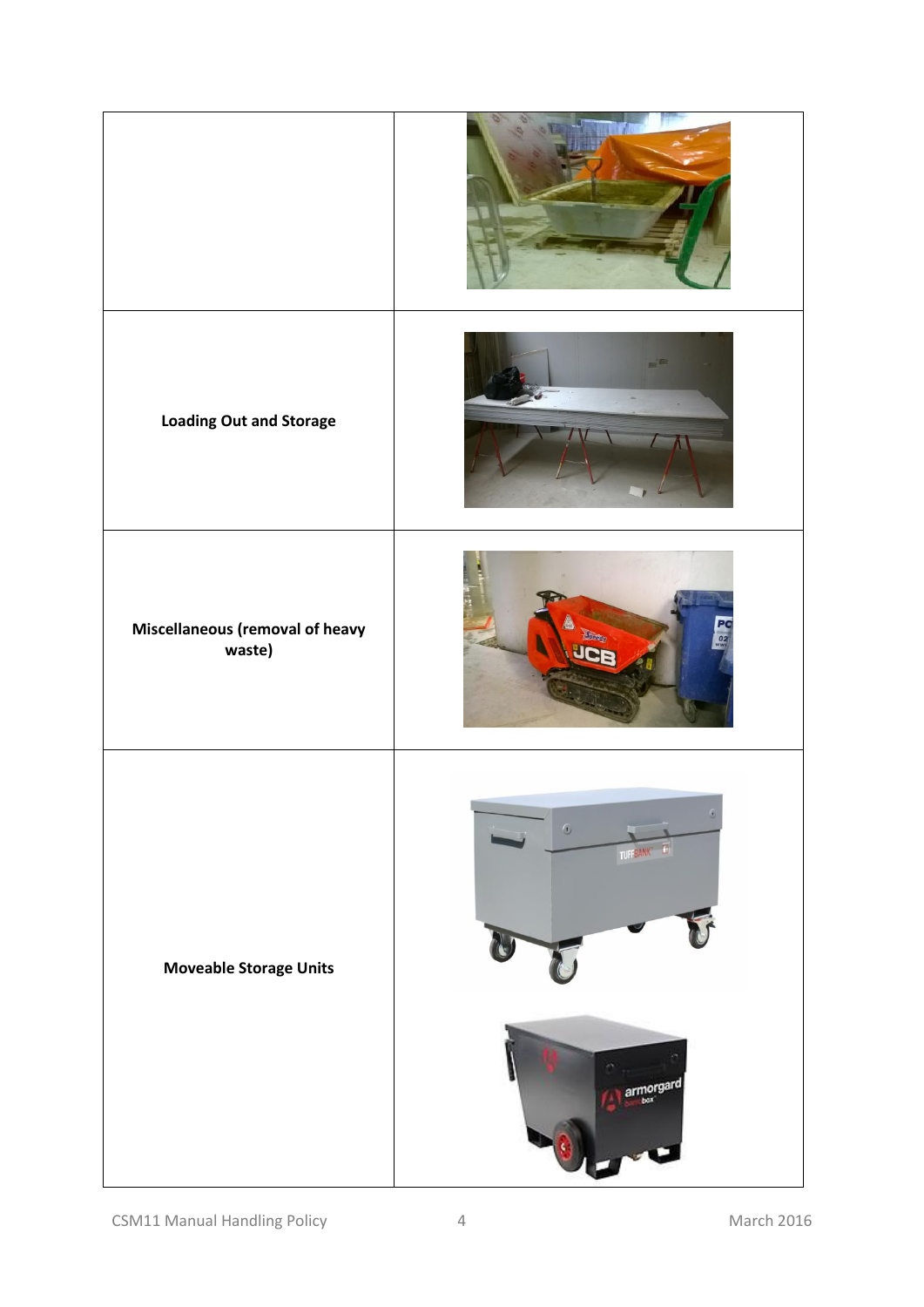### **Individual**

Consideration must be given to the operative's age, body weight and physical fitness. They should be fit for work and suitably assessed to ensure they have significant knowledge and understanding of their work as this is an important factor in reducing the risk of injury.

Regard must be given to personal limitation, operatives must not attempt to handle those which are beyond their individual capability. Assistance must be sought where this is necessary. Individuals undertaking lifting of carrying must be given suitable instruction, training and information to undertake the task with minimum risk.

Managers or supervisors must ensure and that manual handling assessments are carried out with relevant records kept. They should ensure that employees are properly supervised and adequate information and training is provided to persons carrying out manual handling activities with special arrangements made, when necessary, for individuals with health conditions who could be adversely affected by manual handling operations.

Before works start, suitable information and training, must be provided to persons who are required to carry out manual handling activities. Training needs will be identified and reviewed by the Supervisor in charge of the works and if required, refresher training will also be given at reasonable intervals. DABs must be used to discuss and agree the methodology with the teams selected to undertake the task to ensure all are in agreement of how the works are to be completed.

### **Load**

Operatives must be informed of the approximate weight of loads which are handled and objects which have eccentric weight distribution. Poor lifting and carrying techniques can result in discomfort and increase the risk of injury. In extreme circumstances, these injuries can have permanent effects. These risks can be reduced by adopting the following simple precautions:

- Ensuring that formalised systems of work have been designed for the work activity are complied with.
- Make full and proper use of aids to lifting and carrying, such as trolleys, and lifting equipment (examples provided previously within this document).
- Ensure that regular rest breaks are taken where manual handling activities are repetitive to prevent the onset of fatigue.
- Ensure that walkways are free from obstructions.
- Make full and proper use of personal protective equipment.
- Report any problems or concerns associated with manual handling operations to a responsible person without delay.

#### **Environment**

In most locations around the College, the working area will be shared alongside users occupying adjacent rooms. It is important that during procurement the size of materials needed for work are recorded and that smaller deliveries are made in more manageable bundles to be stored in the working area as storage space is at a premium.

The tidiness of the site should be monitored regularly and storage areas kept clear with moveable racks and bins used as needed and as highlighted previously within this document.